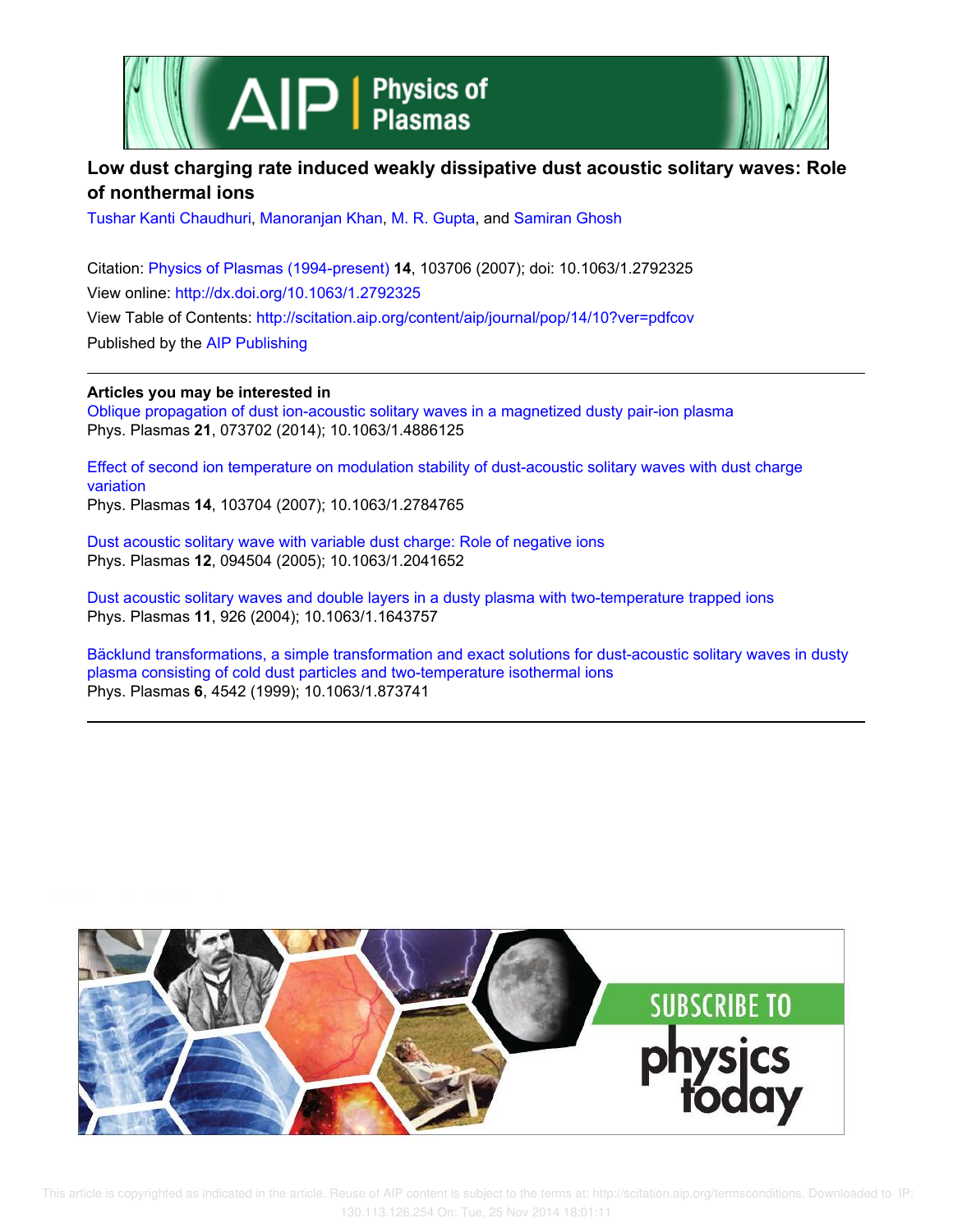# **Low dust charging rate induced weakly dissipative dust acoustic solitary waves: Role of nonthermal ions**

Tushar Kanti Chaudhuri, Manoranjan Khan, and M. R. Gupta

*Centre for Plasma Studies, Faculty of Science, Jadavpur University, Kolkata-700 032, India*

Samiran Ghosh<sup>a)</sup>

*Government College of Engineering and Textile Technology, 4, Cantonment Road, Berhampore, Murshidabad 742101, West Bengal, India*

(Received 25 June 2007; accepted 11 September 2007; published online 23 October 2007)

The effects of low dust charging rate compared to the dust oscillation frequency and nonthermal ions on small but finite amplitude nonlinear dust acoustic wave have been investigated. It is seen that because of the low dust charging rate, the nonlinear wave exhibits weakly dissipative solitary wave that is governed by a modified form of the Korteweg-de Vries equation. The solitary wave possesses both rarefactive and compressive soliton solution depending on the values of ion nonthermality parameter *a*. An analytical solution reveals that because of the simultaneous effects of low dust charging rate and nonthermal ions, the wave amplitude may grow exponentially with time if the ion nonthermality parameter  $(a)$  exceeds a critical value provided the ion-electron temperature ratio  $(\sigma_i)$  is less than 0.11.  $\odot$  2007 American Institute of Physics. [DOI: 10.1063/1.2792325]

# **I. INTRODUCTION**

It is well known that the presence of highly charged heavy mass dust grains modifies the collective behavior of plasmas and introduces a very low frequency wave mode called the "dust acoustic wave"  $(DAW)^{1,2}$  in which dust grains provide the inertia and the inertialess Boltzmann distributed thermal electrons, and ions provide the restoring force. In reality, the charge on a dust grains is not fixed: it varies with time according as the surrounding plasma potential. The electrostatic charging of dust grains in plasma is the main feature of dust plasma interactions in truly dusty plasma. The time-dependent dust charge variation, i.e., the nonsteady dust charge variation due to collective perturbations modifies the dust floating potential, which in turn selfconsistently opposes the buildup of the plasma currents at the surface of the dust grains and consequently causes dissipative effects in dusty plasma. In the case of linear propagation, the time-dependent charge variation, i.e., nonsteady charge variation, causes a collisionless non-Landau damping of wave modes. $3$  On the other hand, in the nonlinear regime this nonsteady charge variations cause anamolous dissipation in the plasma that leads to the formation of collisionless shock wave in a dusty plasma. $4,5$ 

In collisionless plasmas, the velocity distribution is commonly considered as Maxwellian. However, observations on space plasmas indicate that the presence of electron and ion populations is far from thermodynamic equilibrium. Thus, the occurrence of nonthermal ions and electrons is a common feature in such an environment. Nonthermal ions from the earth's bow-shock have been observed by the *Vela* satellite,<sup>6</sup> as well as in and around the Earth's foreshock.<sup>7</sup> The ASPERA experiment on the *Phobos* satellite has detected nonthermal ion fluxes from the upper ionosphere of Mars.<sup>8</sup> Closer to Earth, fast nonthermal ions have been observed recently by the *Nozomi* satellite in the vicinity of the Moon.<sup>9</sup> It appears from the observations that the nonthermal ions have a ring structure in the velocity phase space. On the basis of this observation, a possible three-dimensional nonthermal ion velocity distribution function has been suggested which satisfies collisionless Vlasov equation.<sup>10</sup> Moreover, the presence of nonthermal ions drastically modifies the collective behavior of electrostatic modes.<sup>11</sup>

Both the linear and nonlinear (solitary waves, double layers, etc.) collective behavior of DAWs have been investigated in a dusty plasma consisting of negatively fixed charged dust grains, Maxwellian electrons, and nonthermal ions.<sup>12–14</sup> Recently, Ghosh *et al.*<sup>10</sup> have investigated the effects of both *adiabatic*<sup>15</sup> and *nonadiabatic*<sup>4,5</sup> dust charge variations in presence of nonthermal ions on linear propagation characteristics of dust acoustic waves. It has been shown that instead of usual damping, the DAWs become unstable due to *nonadiabatic* dust charge variation in presence of nonthermal ions.

In this paper, the effects of low dust charging rate compared to dust oscillation frequency and nonthermal ions on DA solitary wave are investigated. It is seen that a modified form of KdV equation governs the DA solitary wave. An approximate time evolution solution of the solitary wave shows that the wave amplitude decays with time, but the product of amplitude and square of the soliton width remains constant through out the propagation, which implies the DA solitary wave is dissipative in nature. However, due to the presence of nonthermal ions, instead of decay, it grows with time, and the DA solitary wave possesses both rarefactive and compressive solitons.

The paper is organized in the following manner. Mathematical formulation of the problem is given in Sec. II. The

Electronic mail: sran\_g@yahoo.com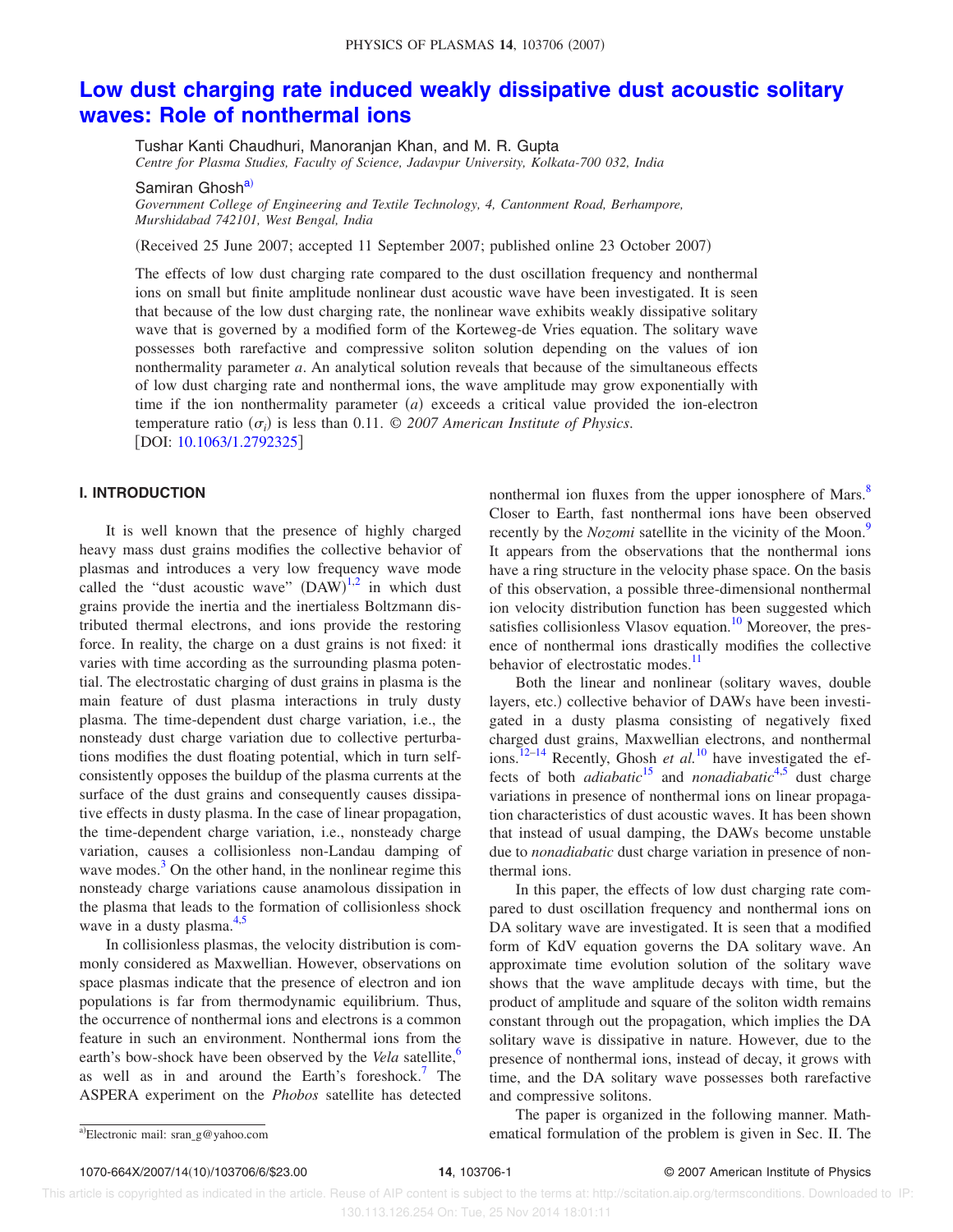nonlinear evolution equations are derived in Sec. III. An approximate analytical solution of the modified form of the KdV equation and its nature is discussed in Sec. IV. Numerical analyses and their graphical representations are given in Sec. V. Finally, the results of the present investigation are summarized in Sec. VI.

# **II. FORMULATION OF THE PROBLEM**

A one-dimensional, unbounded, unmagnetized, collisionless dusty plasma whose constituents are Boltzmann distributed electrons, nonthermal distributed ions, and charge fluctuating negatively charged dust grains is considered Hence, in this case the number densities of electrons and ions are given by $^{10,11}$ 

$$
n_e = n_{e0} \exp(\Phi); \quad n_i = n_{i0} \left[ 1 + \frac{4a}{1 + 3a} \left( \frac{\Phi}{\sigma_i} + \frac{\Phi^2}{\sigma_i^2} \right) \right]
$$

$$
\times \exp\left(-\frac{\Phi}{\sigma_i}\right), \tag{1}
$$

where *a* is the ion nonthermality parameter, which determines the number of fast (energetic) ions; i.e.,  $\sigma_i$  (= $T_i/T_e$ ) is ion-electron temperature ratio and  $\Phi$  (= $e\phi/T_e$ ) is the normalized plasma potential.

The nonlinear dynamics of low phase velocity dust acoustic wave are governed by the following normalized dust dynamical equations:

$$
\frac{\partial N_d}{\partial T} + \frac{\partial (N_d V_d)}{\partial X} = 0,\tag{2}
$$

$$
\frac{\partial V_d}{\partial T} + V_d \frac{\partial V_d}{\partial X} = -(\Delta Q - 1) \frac{\partial \Phi}{\partial X} - \gamma_d \sigma_d N_d^{\gamma_d - 2} \frac{\partial N_d}{\partial X};
$$
\n(3)

$$
\sigma_d = \frac{T_d}{z_d T_e},
$$

$$
\frac{\partial^2 \Phi}{\partial X^2} = \frac{\delta}{1 - \delta} N_e - \frac{1}{1 - \delta} N_i - N_d (\Delta Q - 1);
$$
  

$$
\delta = \frac{n_{e0}}{n_{i0}}, \quad 1 - \delta = \frac{z_d n_{d0}}{n_{i0}}.
$$
 (4)

The dust velocity  $(V_d)$ , time  $(T)$ , and space  $(X)$  scales are normalized by dust acoustic speed  $(=\sqrt{z_d T_e / m_d})$ , dust plasma frequency  $\omega_{pd}$ , and dust Debye length  $(=\sqrt{\epsilon_0 T_e/z_d n_{d0}e^2})$ , respectively. In deriving Eq.  $(4)$ , we use the charge neutrality condition  $n_{e0} + z_d n_{d0} = n_{i0}$ , where  $n_{e0}$   $(n_{d0}, n_{i0})$  is the electron (dust, ion) equilibrium number density and  $-z_d e$  is the charge residing on the dust grains. In addition, we denote  $N_j = n_j/n_{j0}$  ( $j = e, i, d$ ),  $(\Delta Q - 1) = Q_d/z_d e$ ,  $Q_d$  is the dust charge, and  $\Delta Q$  is the fluctuating part of the dust charge, and  $\gamma_d$  is the adiabatic index.

### The normalized dust charging equation is

$$
\frac{\partial \Delta Q}{\partial T} + V_d \frac{\partial \Delta Q}{\partial X} = \left(\frac{\nu_d}{\omega_{pd}}\right) \frac{(I_e + I_i)}{\nu_d z_d e}.
$$
 (5)

The normalized expressions for the electron current  $(I_e)$  and ion current  $(I_i)$  for spherical dust grain of radius  $r_0$  are as  $follows<sup>.10</sup>$ 

$$
I_e = -n_{e0}J_e \exp[\Phi + z(\Delta Q - 1)]; \quad z = \frac{z_d e^2}{4\pi\epsilon_0 r_0 T_e}, \qquad (6)
$$

$$
I_i = \frac{n_{i0}J_i}{1+3a} \left\{ \left[ \left( 1 + \frac{24a}{5} \right) + \frac{16a}{3\sigma_i} \Phi + \frac{4a}{\sigma_i^2} \Phi^2 \right] - \frac{z(\Delta Q - 1)}{\sigma_i} \left[ \left( 1 + \frac{8a}{5} \right) + \frac{8a}{3\sigma_i} \Phi \right] \right\}
$$

$$
+\frac{4a}{\sigma_i^2}\Phi^2\bigg]\bigg\} \exp\bigg(\frac{-\Phi}{\sigma_i}\bigg),\tag{7}
$$

where  $J_{\alpha} = \pi r_0^2 e \sqrt{8T_{\alpha}/\pi m_{\alpha}}$  ( $\alpha = e, i$ ) and the dust charging frequency  $v_d$  is given by<sup>10</sup>

$$
\nu_d = \frac{r_0}{\sqrt{2\pi}} \frac{\omega_{pi}^2}{V_{ti}} \left( \frac{5 + 8a}{5 + 15a} \right) \left[ 1 + z + \left( \frac{5 + 24a}{5 + 8a} \right) \sigma_i \right].
$$
 (8)

#### **III. NONLINEAR EVOLUTION EQUATIONS**

To study the small but finite amplitude nonlinear DAW, we introduce the standard reductive perturbation technique and the independent variables can be stretched as

$$
\xi = \sqrt{\varepsilon}(X - \lambda T); \quad \tau = \varepsilon^{3/2} T,\tag{9}
$$

where  $\lambda$  is the normalized phase velocity of the linear DAW and  $\varepsilon$  is a small parameter characterizing the strength of the nonlinearity. The dynamical variables  $N_d$ ,  $V_d$ ,  $\Delta Q$ , and  $\Phi$  are expanded in powers of  $\varepsilon$  as follows:

$$
f = f^{(0)} + \sum_{i=1}^{\infty} \varepsilon^{i} f^{(i)}; \quad f = N_d, V_d, \Delta Q, \Phi,
$$
 (10)

where  $f^{(0)} = 1$  for  $f = N_d$ , and  $= 0$  for  $f = V_d$ ,  $\Delta Q$ ,  $\Phi$ . Substituting Eqs.  $(9)$  and  $(10)$  into Eqs.  $(1)$ – $(4)$  and equating the coefficient of the terms in the lowest powers of  $\varepsilon$ , we obtain the following relations:

$$
N_d^{(1)} = -\frac{\Phi^{(1)}}{\lambda^2 - \gamma_d \sigma_d}; \quad V_d^{(1)} = -\frac{\lambda \Phi^{(1)}}{\lambda^2 - \gamma_d \sigma_d},
$$
(11)

$$
\left(\delta - \frac{a-1}{\sigma_i(1+3a)}\right)\Phi^{(1)} = (1-\delta)(\Delta Q^{(1)} - N_d^{(1)}).
$$
 (12)

To the next higher order in  $\varepsilon$ , we obtain

$$
\frac{\partial N_d^{(1)}}{\partial \tau} + \frac{\partial (N_d^{(1)} V_d^{(1)})}{\partial \xi} = \frac{\partial (\lambda N_d^{(2)} - V_d^{(2)})}{\partial \xi},\tag{13}
$$

$$
\frac{\partial V_d^{(1)}}{\partial \tau} + \frac{1}{2} \frac{\partial (V_d^{(1)^2} + \gamma_d (\gamma_d - 2) \sigma_d N_d^{(1)^2})}{\partial \xi} + \Delta Q^{(1)} \frac{\partial \Phi^{(1)}}{\partial \xi}
$$
\n
$$
= \frac{\partial (\Phi^{(2)} + \lambda V_d^{(2)} - \gamma_d \sigma_d N_d^{(2)})}{\partial \xi},
$$
\n(14)

 This article is copyrighted as indicated in the article. Reuse of AIP content is subject to the terms at: http://scitation.aip.org/termsconditions. Downloaded to IP: 130.113.126.254 On: Tue, 25 Nov 2014 18:01:11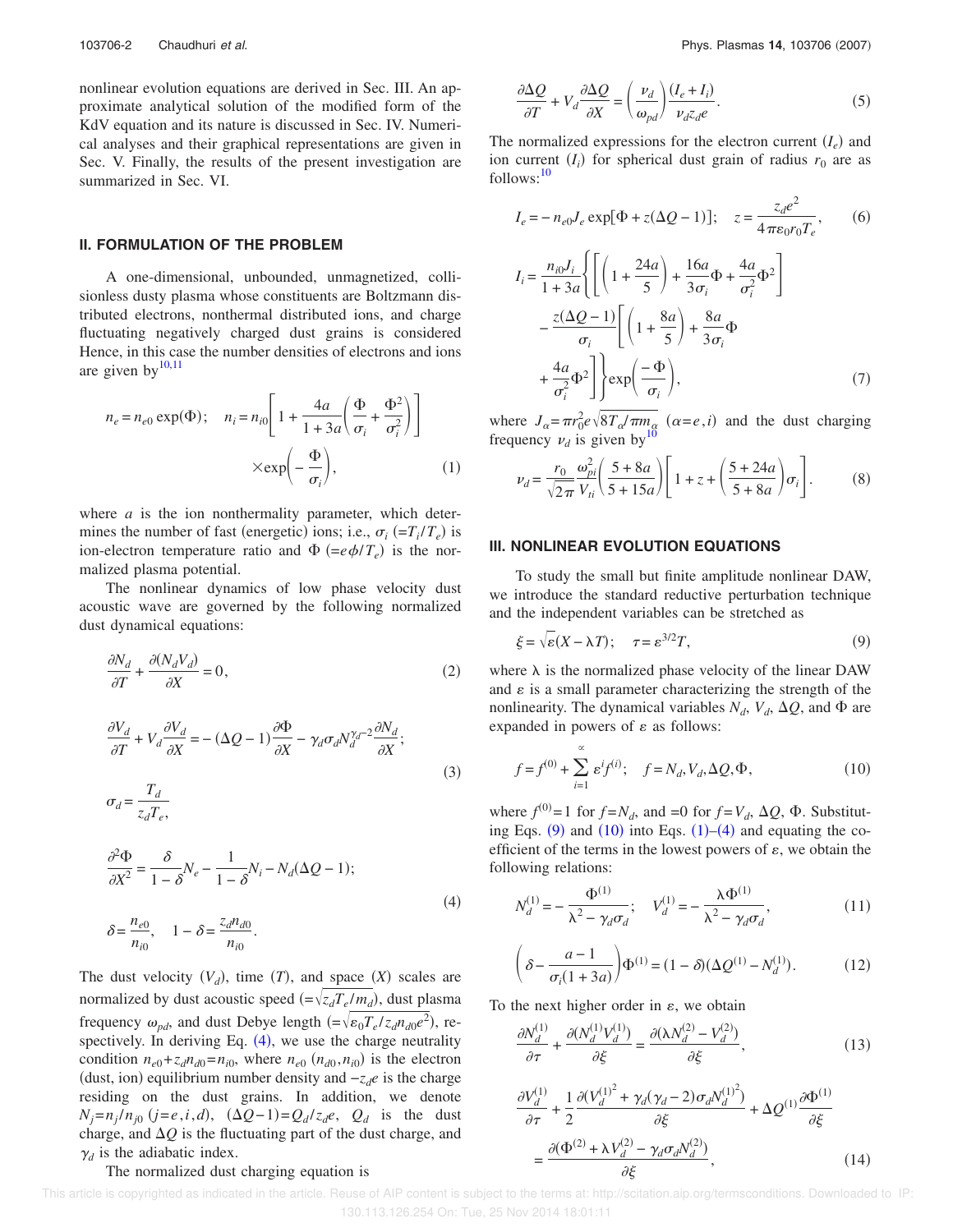$$
\frac{\partial^2 \Phi^{(1)}}{\partial \xi^2} = \left(\frac{\delta}{1-\delta} - \frac{a-1}{\sigma_i(1-\delta)(1+3a)}\right) \Phi^{(2)} + \frac{1}{2} \left(\frac{\delta}{1-\delta} - \frac{1}{\sigma_i^2(1-\delta)}\right) \Phi^{(1)^2} - (\Delta Q^{(2)} - N_d^{(2)} + N_d^{(1)} \Delta Q^{(1)}).
$$
(15)

A system can be termed as weakly dissipative system if the system dissipation rate  $(\nu_{\text{diss}})$  is sufficiently low compared to the characteristic oscillation frequency of the system. In the present model, the dissipation rate and oscillation frequency of the dynamical system are determined by the dust charging rate  $\nu_d$  and dust plasma frequency  $\omega_{pd}$ . Thus, for low dust charging rate compared to  $\omega_{pd}$ , i.e., for  $\nu_d \ll \omega_{pd}$ , the present model is a weakly dissipative system. Thus, for consistent perturbation expansion, we can consider the following scaling:

$$
\frac{\nu_d}{\omega_{pd}} = \nu \varepsilon^{3/2}; \quad \nu \approx O(1). \tag{16}
$$

In this case, due to the nonzero value of  $\nu_d/\omega_{pd}$ , the dust charge  $Q_d$  does not instantaneously reach its equilibrium value, but instead plays a dissipative role. Using the above scaling in Eq.  $(5)$  together with Eqs.  $(6)$  and  $(7)$  and then equating the terms in lowest order and next to the lowest order of  $\varepsilon$ , we obtain

$$
\frac{\partial \Delta Q^{(1)}}{\partial \xi} = 0 \Rightarrow \Delta Q^{(1)} = \Delta Q^{(1)}(\tau) = 0,\tag{17}
$$

$$
\lambda \frac{\partial \Delta Q^{(2)}}{\partial \xi} = \nu \beta_{\rm ch} \Phi^{(1)}; \quad \beta_{\rm ch} = \frac{\left[z + \left(\frac{5 + 24a}{5 + 8a}\right) \sigma_i\right]}{z \left[1 + z + \left(\frac{5 + 24a}{5 + 8a}\right) \sigma_i\right]},
$$
\n(18)

by virtue of the boundary condition that all perturbations vanish at  $X = -\infty(\xi = -\infty)$  for all time scales, slow or fast. Equating all the terms of lowest order of  $\varepsilon$  and using Eq. (17) in Eqs.  $(11)$  and  $(12)$ , we obtain

$$
\lambda = \sqrt{\gamma_d \sigma_d + \frac{1 - \delta}{\delta - \frac{a - 1}{\sigma_i (1 + 3a)}}}. \tag{19}
$$

Using Eqs.  $(11)$ ,  $(12)$ ,  $(17)$ , and  $(18)$  and eliminating all the second-order quantities from Eqs.  $(13)$ – $(15)$ , we obtain the following modified form of KdV equation with a linear damping or growth term

$$
\frac{\partial \Phi^{(1)}}{\partial \tau} - \alpha \Phi^{(1)} \frac{\partial \Phi^{(1)}}{\partial \xi} + \beta \frac{\partial^3 \Phi^{(1)}}{\partial \xi^3} - \gamma \Phi^{(1)} = 0. \tag{20}
$$

The coefficient of nonlinearity  $\alpha$ , coefficient of dispersion  $\beta$  and damping (growth term)  $\gamma$  are as follows:

$$
\alpha = \frac{(\lambda^2 - \gamma_d \sigma_d)^4}{2\lambda} \left[ \frac{3\lambda^2 + \gamma_d(\gamma_d - 2)\sigma_d}{(\lambda^2 - \gamma_d \sigma_d)^3} + \frac{\delta \sigma_i^2 - 1}{(1 - \delta)\sigma_i^2} \right],
$$
\n(21)

$$
\beta = \frac{(\lambda^2 - \gamma_d \sigma_d)^2}{2\lambda},\tag{22}
$$

$$
\gamma = \nu \beta_{\rm ch} \frac{\beta}{\lambda^2} \left[ \frac{8a - 15 - (15 + 72a)\sigma_i}{15 + 24a} + \frac{z}{\sigma_i} \left( \frac{16a - 15 - (15 + 24a)\sigma_i}{15 + 24a} \right) - z + \left( \frac{5 + 24a}{5 + 8a} \right) \sigma_i \right].
$$
\n(23)

This expression shows that  $\gamma$  disappears if we set  $\nu=0$ , this should be so because  $\nu=0$  implies that the right-hand side of Eq. (5) = 0  $(d_T\Delta Q=0)$ ; i.e., there is no dust charge variation [by Eqs. (17) and (18);  $\Delta Q^{(1)} = \Delta Q^{(2)} = 0 \Rightarrow$  fixed charge on the dust grain surface]. Hence, the low charging rate of dust grains compared to the dust oscillation frequency, i.e.,  $\nu_d/\omega_{pd} \leq 1$ , is responsible for the term  $\gamma = \gamma(z, \sigma_i, a)$  in the KdV equation  $(20)$ .

# **IV. APPROXIMATE ANALYTICAL SOLUTION AND DISCUSSIONS**

Karpman and Maslov's method and the boundary condition that all perturbations vanish at  $|\xi| = \infty$ , yields the following time evolution solution of modified form of KdV equation  $(20)$ :

$$
\Phi^{(1)}(\xi,\tau) = -\Phi^{(1)}(\tau)\mathrm{sech}^2\left(\frac{\xi - V(\tau)\tau}{W(\tau)}\right);
$$
  
 
$$
\Phi^{(1)}(\tau) = \Phi^{(1)}(0)e^{4\gamma\tau/3},
$$
 (24)

$$
\Phi^{(1)}(0) = \Phi^{(1)}(\tau = 0) = \frac{3V}{\alpha},\tag{25}
$$

where

$$
V(\tau) = \left(\alpha \frac{\Phi^{(1)}(0)}{3}\right) e^{4\gamma \tau/3}; \quad W(\tau) = \sqrt{\frac{12\beta e^{-4\gamma \tau/3}}{\alpha \Phi^{(1)}(0)}} \quad (26)
$$

#### are the velocity and width of the solitary wave, respectively.

 This article is copyrighted as indicated in the article. Reuse of AIP content is subject to the terms at: http://scitation.aip.org/termsconditions. Downloaded to IP: 130.113.126.254 On: Tue, 25 Nov 2014 18:01:11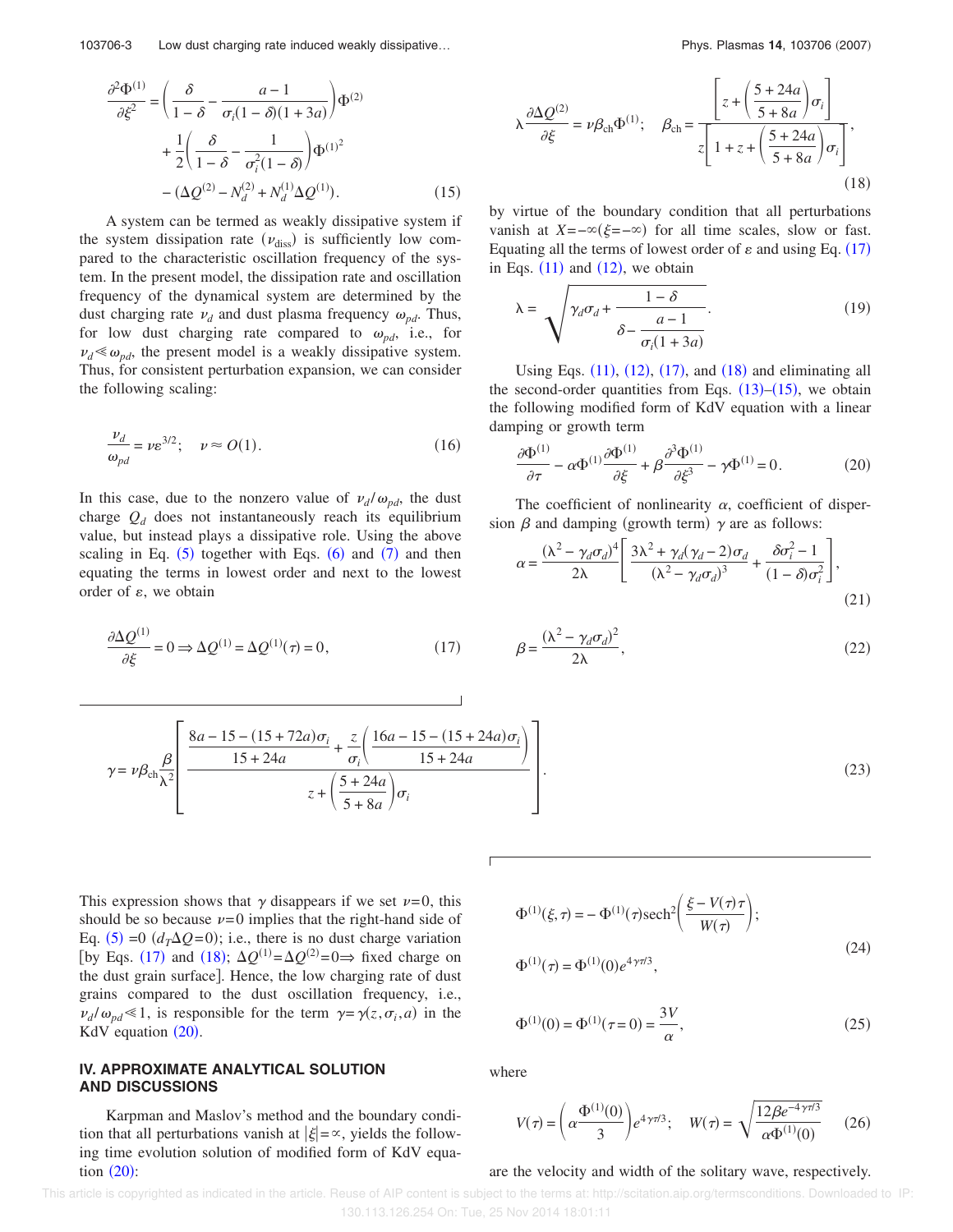The expressions (24)–(26), for  $\gamma = \gamma(z, \sigma_i, a) \neq 0$ , the soliton amplitude  $[-\Phi^{(1)}(\tau)]$ , and velocity  $[-V(\tau)]$  decay  $(\gamma < 0)$  or grow  $(\gamma > 0)$  exponentially with time  $\tau$  at decay or growth rate  $\gamma$  and the spatial width  $[-W(\tau)]$  of the soliton acts conversely. However, the quantity

$$
L = \Phi^{(1)}(\tau)W^2(\tau) = \frac{12\beta}{\alpha}
$$
 (27)

is independent of time  $(\tau)$ .

It is interesting to note that in absence of nonthermal ions, i.e., for Boltzmann distributed ions  $(a=0)$ , the expression for  $\gamma$  becomes

$$
\gamma(z,\sigma_i,a=0) = -\nu \frac{(1+\sigma_i)(z+\sigma_i)}{z\sigma_i(1+z+\sigma_i)} \frac{\beta}{\lambda^2(a=0)} < 0. \tag{28}
$$

This negative value of  $\gamma$  reveals that the nonlinear wave amplitude decays exponentially with time according to Eq.  $(24)$ . Thus, dust charge variations for low dust charging rate compared to dust oscillation frequency, i.e.,  $v_d / \omega_{pd} \le 1$ , produces a damping effect.

On the other hand, the expression (23) for  $\gamma(z, \sigma_i, a)$ shows that presence of nonthermal ions  $(a \neq 0)$  may change the algebraic sign of  $\gamma(z, \sigma_i, a)$ ; i.e.,  $\gamma(z, \sigma_i, a) > 0$  *or* <0. The condition for damping  $(\gamma < 0)$  is

$$
\gamma(z,\sigma_i,a) < 0 \Rightarrow a < \frac{15(1+\sigma_i)}{16 - 24\sigma_i} = a_1. \tag{29}
$$

This condition shows that for  $\sigma_i > 2/3$ ,  $a_1 < 0$ , and in this case the wave amplitude becomes damped for all nonnegative values of ion nonthermality parameter *a*. However, the condition for growth  $(\gamma > 0)$  is

$$
\gamma(z,\sigma_i,a) > 0 \Rightarrow a > \frac{15(1+\sigma_i)}{8-72\sigma_i} = a_2; \quad \sigma_i < \frac{1}{9} \tag{30}
$$

as the ion nonthermality parameter  $a > 0$  and subject to the condition that  $\lambda^2 > 0$  [Eq. (19)]; otherwise, there will be no DAW mode.<sup>10</sup> However, if  $a_1 < a < a_2$ , then there will be growth or damping depending on the values of  $z/\sigma_i$ . Hence, dust charge variations for low dust charging rate compared to dust oscillation frequency produces a damping effect, whereas the growth is possible only due to the presence of nonthermal ions provided ion-electron temperature ratio  $\sigma_i$ <1/9  $\approx$  0.11. The growth is possible because of the fact that for  $a > a_2 \sim 2(\sigma_i \ll 1)$ , i.e., the ion nonthermality parameter  $a$ , which determines the number of fast (energetic) ions present in the system is greater than unity and thereby acts as source of free energy.

In addition, in the case of damping  $(\gamma < 0)$  as the solitary wave propagates, the product of the soliton amplitude and square of the soliton width, i.e., the quantity  $L$  [Eq.  $(27)$ ], remains constant and hence in this case the single soliton obtained from the solutions  $(24)$  can be regarded as a weakly dissipative soliton as  $\gamma$  arises due to  $\nu_d/\omega_{pd} \leq 1$ .



FIG. 1. Variations of coefficient on nonlinear term  $\alpha$  [Eq. (21)], dispersive term  $\beta$  [Eq. (22)], and damping (growth) term  $\gamma$  [Eq. (23)] with electron-ion number density ratio  $\delta(=n_{e0}/n_{i0})$  and ion nonthermality parameter *a*.

# **V. NUMERICAL ANALYSIS**

For numerical computations, we choose the following physical parameters of cometary dusty plasma:<sup>9,16,17</sup>  $n_{i0}$  ~ 10<sup>7</sup> m<sup>-3</sup>,  $T_e$  ~ 100 eV,  $m_i = 16m_p$  ~ 2.68 × 10<sup>-26</sup> kg,  $r_0 \sim 1 \mu \text{m}$ ,  $n_{d0} \sim 10^{-4} \text{m}^{-3}$ ,  $\gamma_d \sim 1$ , and the dust mass density  $\rho_d \sim 10^3$  kg m<sup>-3</sup>. On the basis of the above-mentioned plasma parameters, for  $a \sim 0.5$ ,  $\sigma_i \sim 1$ , and  $z \sim 2.5$ , the value of the ratio  $\nu_d/\omega_{pd} \sim 4.6 \times 10^{-2} \ll 1$ , thus justifying the scaling equation  $(16)$ .

The variations of coefficient of nonlinearity  $\alpha$  [Eq. (21)], the coefficient of dispersion  $\beta$  [Eq. (22)], and damping (growth) term  $\gamma$  [Eq. (23)] as a function of electron-ion number density ratio  $\delta$  are drawn in Fig. 1 with ion-electron temperature ratio  $\sigma_i = 1$  for  $a = 0.2$  and  $a = 0.5$ , respectively. Figure 1 shows that for lower value of  $a$  (=0.2),  $\alpha$  > 0, i.e., DAW possesses negative potentials as  $\alpha > 0 \Rightarrow \Phi^{(1)}(\xi, \tau) < 0$ by Eq. (24). On the other hand, for higher value of  $a$  (=0.5),  $\alpha$ <0; i.e., DAW possesses positive potentials as  $\alpha < 0 \Rightarrow \Phi^{(1)}(\xi, \tau) > 0$  by Eq. (24). Dotted and dashed curves in Fig. 1 show that both the coefficient of dispersion and damping rate is larger for higher value of ion nonthermality parameter *a*.

The variations of  $\alpha$ ,  $\beta$ , and  $\gamma$  against  $\delta$  for Boltzmann distributed ions  $(a=0)$  and  $\sigma_i = 0.01$  are plotted in Fig. 2. The solid curve in Fig. 2 shows that in absence of ion nonthermality parameter *a*, i.e., for Boltzmann ion, DAW possesses only negative potentials as  $\alpha > 0 \Rightarrow \Phi^{(1)}(\xi, \tau) < 0$  by Eq. (24). The nature of the other two curves (dotted and dashed) are qualitatively same as that of Fig. 1.

For damping  $a < a_1$  [Eq. (27)], we take  $a = a_1 - 0.1$  and the variations of  $\alpha$ ,  $\beta$ , and  $\gamma$  (<0) against  $\delta$  are plotted in Fig. 3 for  $\sigma_i$ =0.01. The solid curve in Fig. 3 shows that for this value of ion nonthermality parameter  $a \, \langle \langle a_1 \rangle$ , the DAW possesses only positive potentials as  $\alpha < 0 \Rightarrow \Phi^{(1)}(\xi, \tau) > 0$ by Eq. (24). The nature of the other two curves (dotted and dashed) is qualitatively same as that of Fig.  $1$  (or Fig.  $2$ ).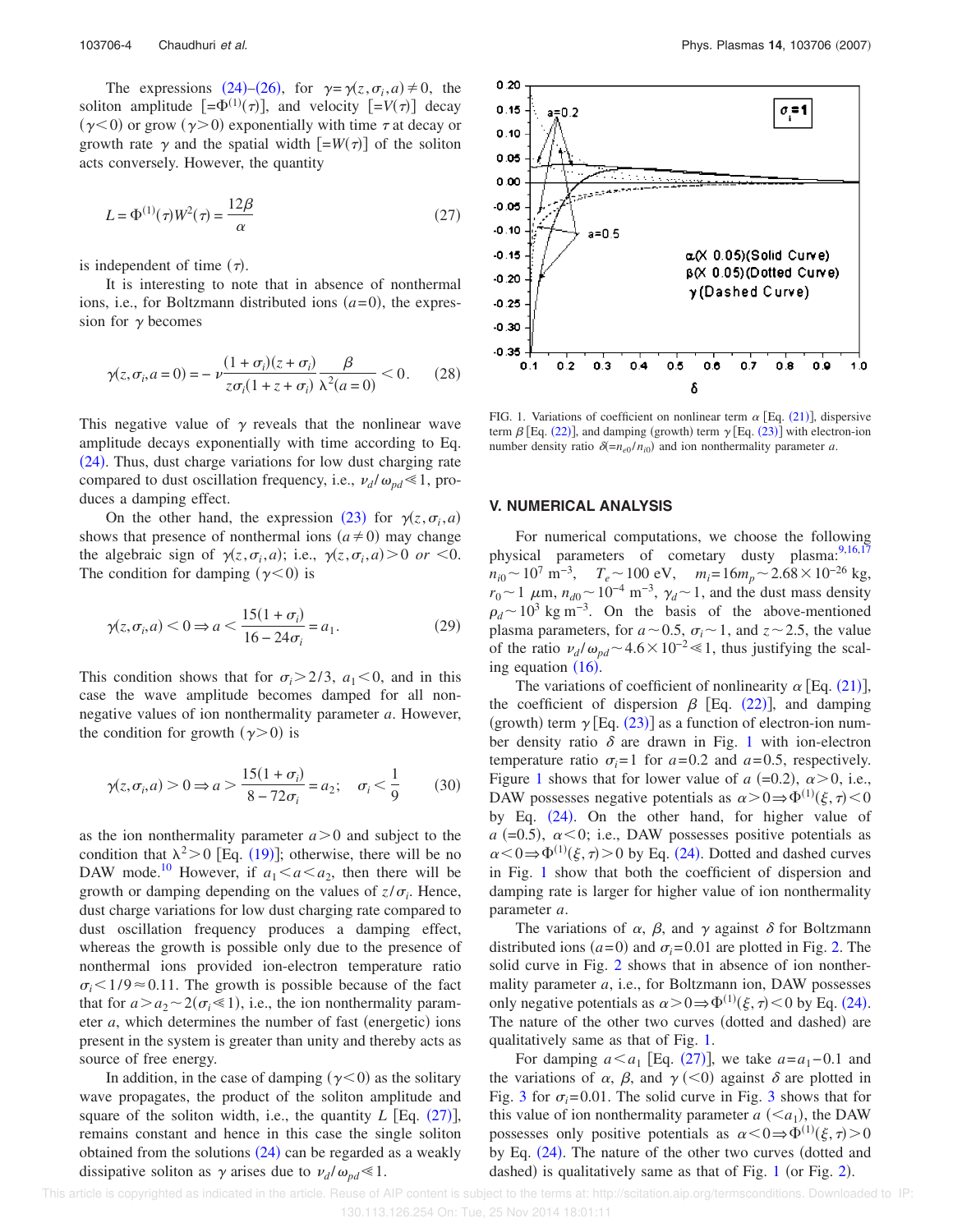

FIG. 2. Variations of coefficient on nonlinear term  $\alpha$  [Eq. (21)], dispersive term  $\beta$  [Eq. (22)], and damping (growth) term  $\gamma$  [Eq. (28)] with electron-ion number density ratio  $\delta$  (= $n_{e0}/n_{i0}$ ) for Boltzmann distributed ions; i.e., for  $a=0$ .

Note that in all of the above cases, the amplitude of the DA solitary wave decays with time  $\tau$ , with decay rate  $\frac{4}{3}|\gamma|$  as  $\gamma$ <0 [by Eq. (24)].

For growth  $a > a_2$  [Eq. (28)], we take  $a = a_1 + 0.01$  and the variations of  $\alpha$ ,  $\beta$ , and  $\gamma$  (>0) against  $\delta$  are plotted in Fig. 4 for  $\sigma_i$ =0.01. The solid curve in Fig. 4 shows that for this value of ion nonthermality parameter  $a \, (> a_2)$ , the DAW possesses only negative potentials as  $\alpha > 0 \Rightarrow \Phi^{(1)}(\xi, \tau) < 0$ by Eq.  $(24)$ . The nature of the dotted curve in this figure is qualitatively same as that of other curves for the coefficient of dispersion  $\beta$ . However, the dashed curve in this figure shows that  $\gamma$  ( $>$ 0) possesses only positive values, unlike the other figures. Thus, in this case the amplitude of the dust acoustic solitary wave grows with time  $\tau$  with growth rate  $\frac{4}{3}|\gamma|$  as  $\gamma > 0$  [by Eq. (24)].



FIG. 3. Variations of coefficient on nonlinear term  $\alpha$  [Eq. (21)], dispersive term  $\beta$  [Eq. (22)], and damping (growth) term  $\gamma$  [Eq. (23)] with electron-ion number density ratio  $\delta (=n_{e0}/n_{i0})$  for  $a = a_1 - 0.1$  (<a<sub>1</sub>) [Eq. (29)].



FIG. 4. Variations of coefficient on nonlinear term  $\alpha$  [Eq. (21)], dispersive term  $\beta$  [Eq. (22)], and damping (growth) term  $\gamma$  [Eq. (23)] with electron-ion number density ratio  $\delta (=n_{e0}/n_{i0})$  for  $a = a_2 + 0.01$  (>a<sub>2</sub>) [Eq. (30)].

All the figures also reveal that the magnitude of coefficient of nonlinearity, coefficient of dispersion and damping or growth term decreases with the increase of electron-ion number density ratio ( $\delta$ ) and all are tending to 0 for  $\delta \rightarrow 1$ . This is to be expected as the latter implies decrease in dust density.

# **VI. SUMMARY**

The results of this paper can be summarized as follows:

- $(a)$  It is seen that the dust charge variations due to the assumption that dust charging rate is low but comparable to dust oscillation frequency  $(\nu_d/\omega_{pd} \le 1, \ne 0)$ [Eq.  $(16)$ ], produces a dissipative effect whereby the dust acoustic solitary wave is governed by KdV equation with a linear damping term  $[Eq. (20)]$ . However, the presence of nonthermal ions makes the possibility of growth of the nonlinear wave under certain conditions.
- $(b)$  The approximate analytical time evolution solution of KdV equation with a linear damping (growth) term shows that the nonlinear wave amplitude decays (grows) and consequently the spatial width of the solitary wave grows (decays) with time  $\tau$  [Eqs. (24) and  $(26)$ ].
- $(c)$ The coefficient of nonlinearity  $\alpha$  and coefficient of dispersion  $\beta$  decreases with the increase of electron-ion number density ratio  $\delta$  (solid and dotted curves in Figs. 1–4). Thus, in all cases the soliton amplitude, which is proportional to  $1/\alpha$ , increases, and the spatial width of the solitary wave, which is proportional to  $\sqrt{\beta}$ , decreases; i.e., the dust acoustic solitons sharpen as the electron-ion density ratio increases.
- $(d)$ For ion nonthermality parameter  $a \le a_1$ , the dust acoustic wave has positive potential and thus is associated with dust density depletion, while for  $a > a_2$ , dust acoustic wave has negative potential and the density is

 This article is copyrighted as indicated in the article. Reuse of AIP content is subject to the terms at: http://scitation.aip.org/termsconditions. Downloaded to IP: 130.113.126.254 On: Tue, 25 Nov 2014 18:01:11